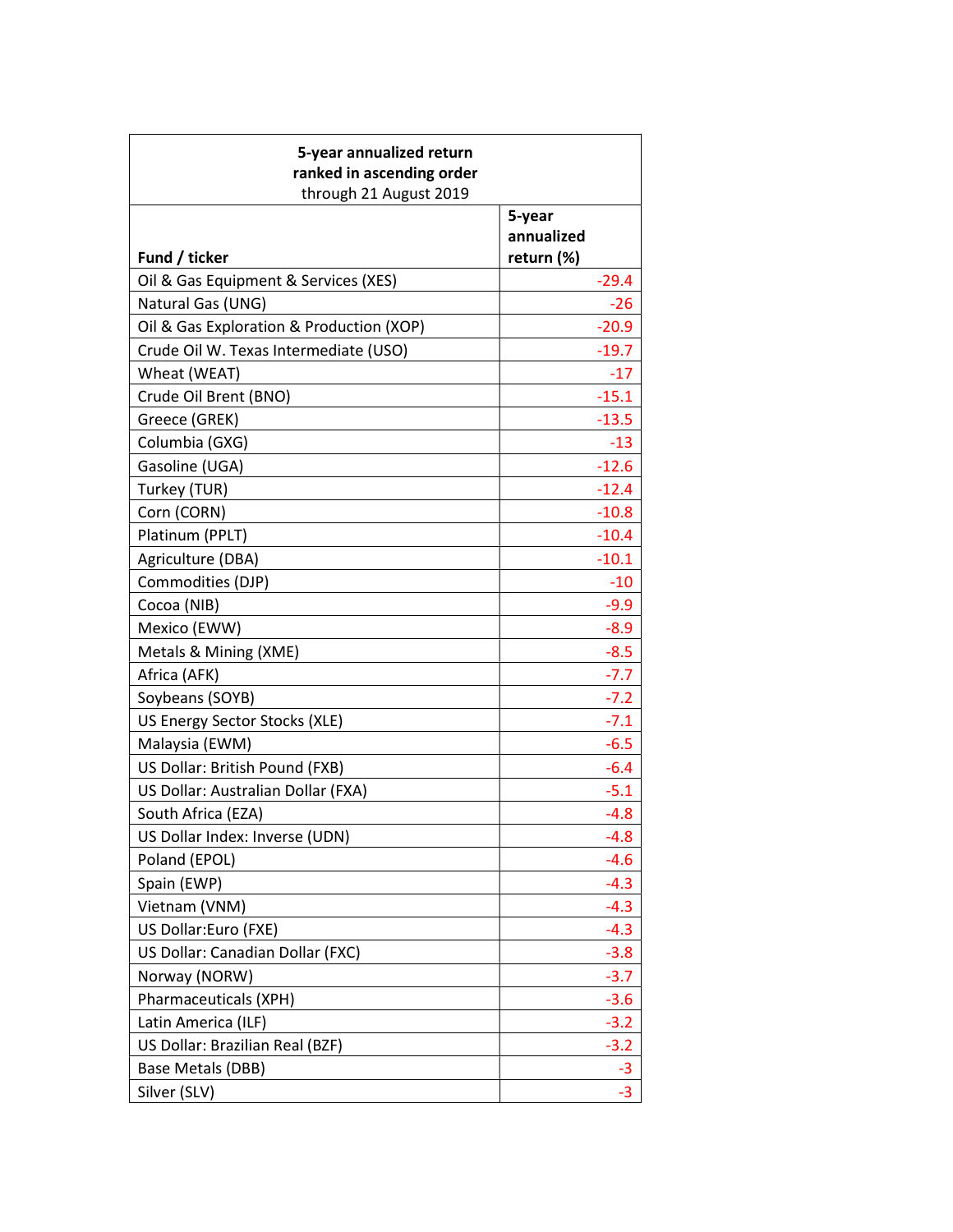| Short Term Foreign Gov't Bonds (BWZ)            | $-2.7$ |
|-------------------------------------------------|--------|
| South Korea (EWY)                               | $-2.6$ |
| US Dollar: Swiss France (FXF)                   | $-2.6$ |
| United Kingdom (EWU)                            | $-2$   |
| Philippines (EPHE)                              | $-2$   |
| Indonesia (EIDO)                                | $-1.9$ |
| Emerging Market Gov't Bonds (EMLC)              | $-1.6$ |
| Brazil (EWZ)                                    | $-1.4$ |
| US Dollar: Japanese Yen (FXY)                   | $-1.2$ |
| Canada (EWC)                                    | $-0.8$ |
| Foreign Corp Bonds (PICB)                       | $-0.7$ |
| Foreign Investment Grade Corporate Bonds (PICB) | $-0.7$ |
| Retail (XRT)                                    | $-0.6$ |
| Singapore (EWS)                                 | $-0.2$ |
| Foreign Gov't Inflation-Linked Bonds (WIP)      | $-0.1$ |
| Italy (EWI)                                     | $-0.1$ |
| Sweden (EWD)                                    | $-0.1$ |
| Peru (EPU)                                      | 0.1    |
| US Dollar: Chinese Yuan (CYB)                   | 0.1    |
| Medium Term Foreign Gov't Bonds (BWX)           | 0.2    |
| Emg Mkt Stocks (VWO)                            | 0.2    |
| Germany (EWG)                                   | 0.2    |
| Australia (EWA)                                 | 0.4    |
| Middle East (GULF)                              | 0.8    |
| Short Term US Treasuries (SHV)                  | 0.9    |
| Russia (RSX)                                    | 1      |
| 1-3 Year US Treasuries (SHY)                    | 1.2    |
| Europe (VGK)                                    | 1.4    |
| China (FXI)                                     | 1.5    |
| Eastern Europe (CEE)                            | 1.6    |
| Asia Ex-Japan (AAXJ)                            | 1.8    |
| US TIPS (TIP)                                   | 1.9    |
| Inflation Linked Treasuries (TIP)               | 1.9    |
| Foreign Devlp'd Mkt Stocks (VEA)                | 2      |
| Foreign Junk Bonds (IHY)                        | 2.6    |
| Short Term US Corporate Bonds (VCSH)            | 2.6    |
| Gold (GLD)                                      | 2.6    |
| Asia With Japan (VPL)                           | 2.7    |
| US Communication Services Sector Stocks (VOX)   | 3.2    |
| US Junk Bonds (JNK)                             | 3.3    |
| US Inv Grade Bonds (BND)                        | 3.3    |
| Junk US Bonds (JNK)                             | 3.3    |
| India (INDY)                                    | 3.3    |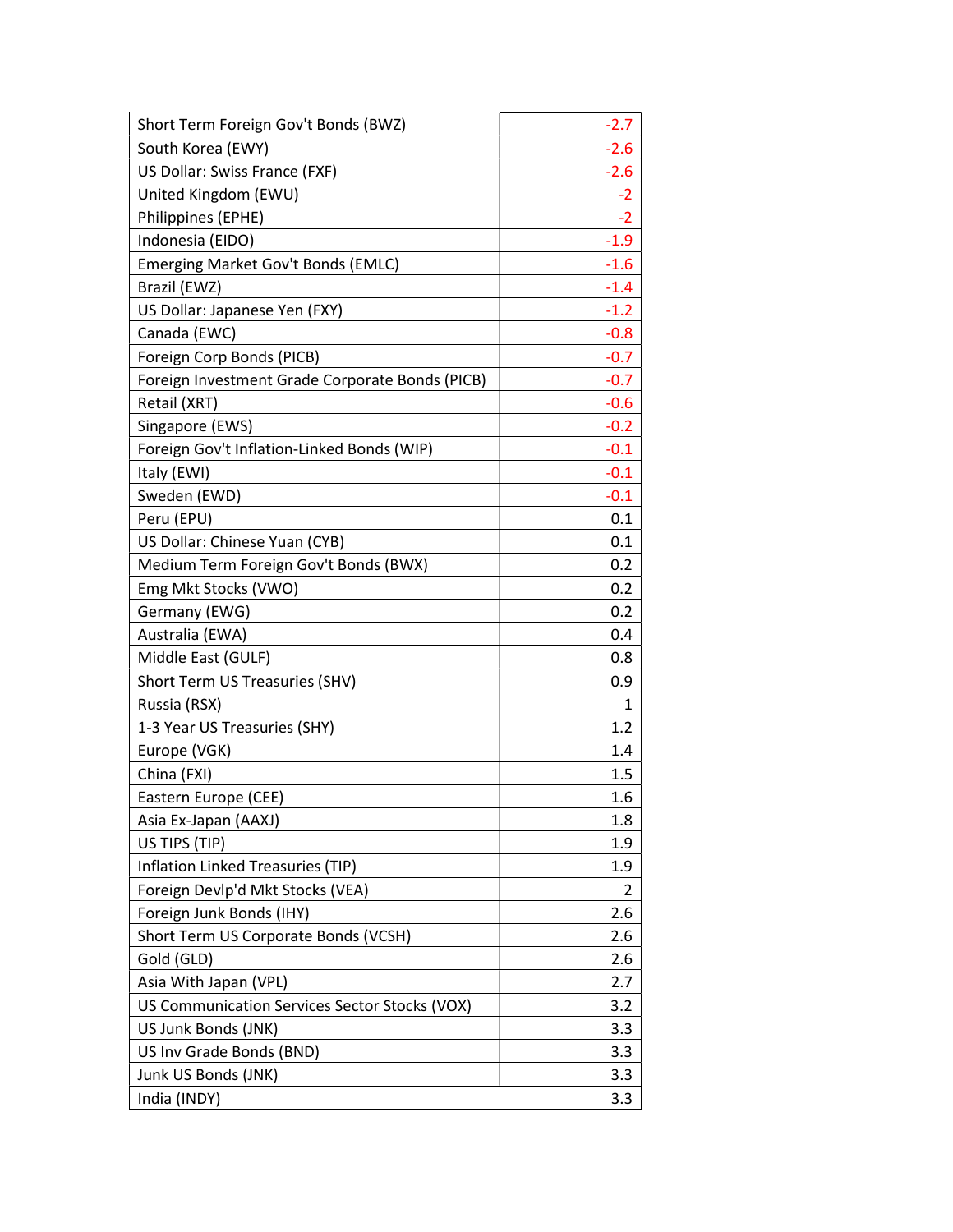| Israel (EIS)                            | 3.3 |
|-----------------------------------------|-----|
| Foreign REITs/Real Estate (VNQI)        | 3.6 |
| 1-7 Year US Treasuries (IEF)            | 3.7 |
| Japan (EWJ)                             | 3.7 |
| Argentina (ARGT)                        | 3.7 |
| Thailand (THD)                          | 3.9 |
| Belgium (EWK)                           | 4   |
| France (EWQ)                            | 4.1 |
| Ireland (EIRL)                          | 4.2 |
| Taiwan (EWT)                            | 4.2 |
| Austria (EWO)                           | 4.2 |
| US Dollar Index (UUP)                   | 4.4 |
| Capital Markets (KCE)                   | 4.4 |
| US Materials Sector Stocks (XLB)        | 4.5 |
| Intermediate US Corporate Bonds (VCIT)  | 4.6 |
| US Micro Cap Stocks (IWC)               | 4.8 |
| Hong Kong (EWH)                         | 4.8 |
| US Small Cap Value Stocks (IWN)         | 4.9 |
| Switzerland (EWL)                       | 5.1 |
| <b>Health Care Services (XHS)</b>       | 5.3 |
| Transportation (XTN)                    | 5.3 |
| Japan Small Cap (SCJ)                   | 5.7 |
| US Mid Cap Value Stocks (IWS)           | 5.9 |
| US Large Cap Value Stocks (IWD)         | 6.6 |
| Homebuilders (XHB)                      | 6.6 |
| Banks (KBE)                             | 6.8 |
| US Small Cap Stocks (IWM)               | 6.9 |
| Netherlands (EWN)                       | 6.9 |
| Global Water (CGW)                      | 6.9 |
| Long Term US Corporate Bonds (VCLT)     | 7   |
| Long Term US Treasuries (TLT)           | 7.2 |
| <b>Regional Banking (KRE)</b>           | 7.4 |
| US REITS (VNQ)                          | 8   |
| US Real Estate Sector Stocks (VNQ)      | 8   |
| US Mid Cap Stocks (IWR)                 | 8.1 |
| US Small Cap Growth Stocks (IWO)        | 8.7 |
| US Consumer Staples Sector Stocks (XLP) | 8.9 |
| US Industrial Sector Stocks (XLI)       | 9.1 |
| US Health Care Sector Stocks (XLV)      | 9.4 |
| US Financial Sector Stocks (XLF)        | 9.5 |
| US Large Cap Stocks (IWB)               | 9.7 |
| New Zealand (ENZL)                      | 9.7 |
| US Stocks (VTI)                         | 9.9 |